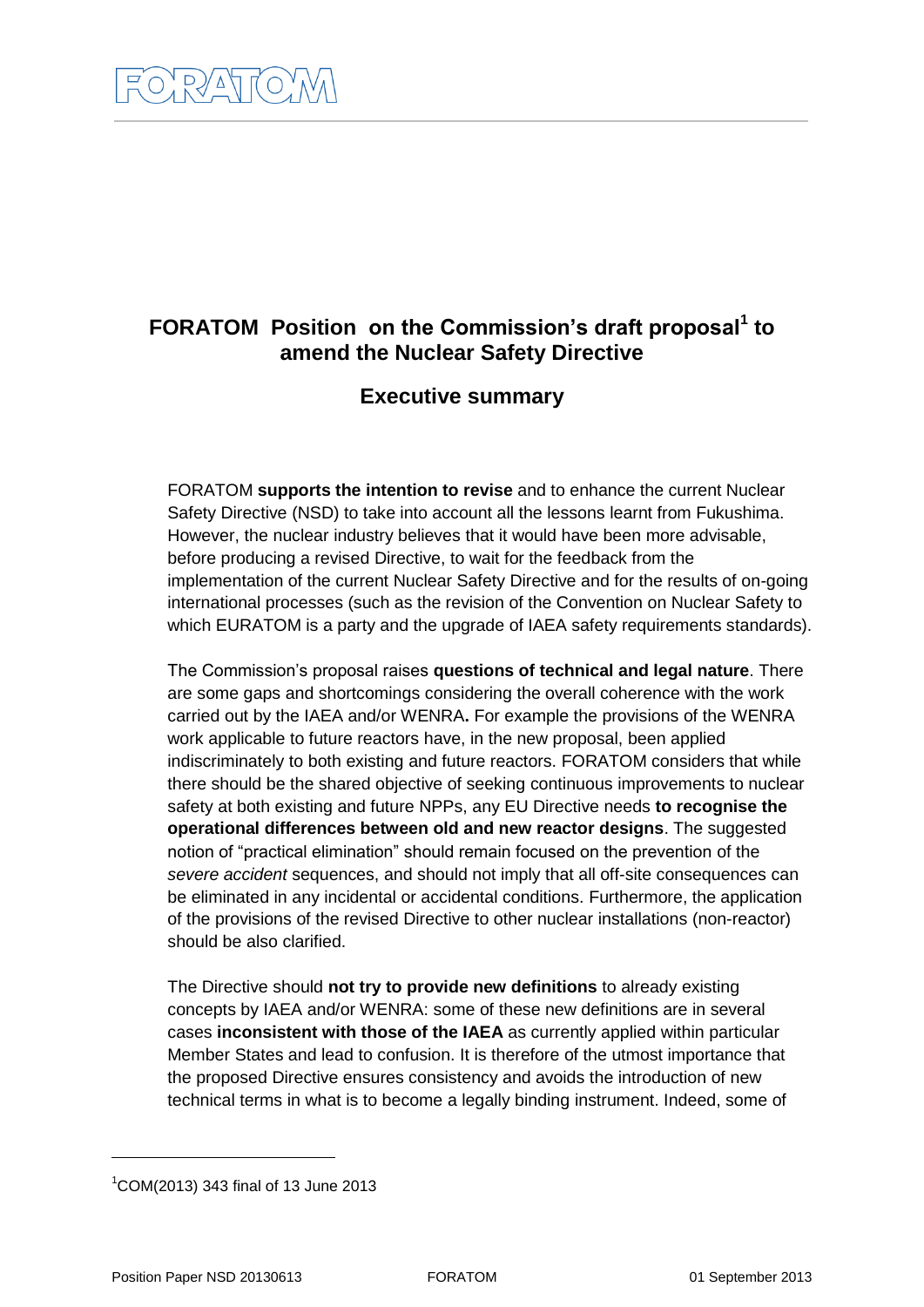these could be interpreted differently, leading to **serious difficulties and litigation in their implementation.** 

**The draft NSD still provides too many detailed prescriptions**, instead of taking a goal-setting approach. This runs counter both to best practice and one of the lessons from Fukushima. Furthermore **Article 8c** that contains detailed technical requirements coming from Light Water Reactors is not applicable to other nuclear installations and, as recommended by ENSREG**, should be deleted**.

FORATOM agrees on the fact that independent **peer review processes** can be a powerful way to improve nuclear safety. However, given the number of already existing national and international peer review processes, which imply heavy burdens on the regulatory authorities and on operators, the new European peer review processes to be established by the Directive **should be carefully targeted and justified.** For FORATOM, there is a risk of **undermining the authority of the (national) regulators** if the definition of the peer review topics, their management and the control of the implementation of the recommendations do not strictly remain **the exclusive responsibility of the latter**.

FORATOM, ENISS and ENEF have worked together over the past year to review the Commission's draft proposal to amend the Nuclear Safety Directive. This resulted in the agreement of a common position.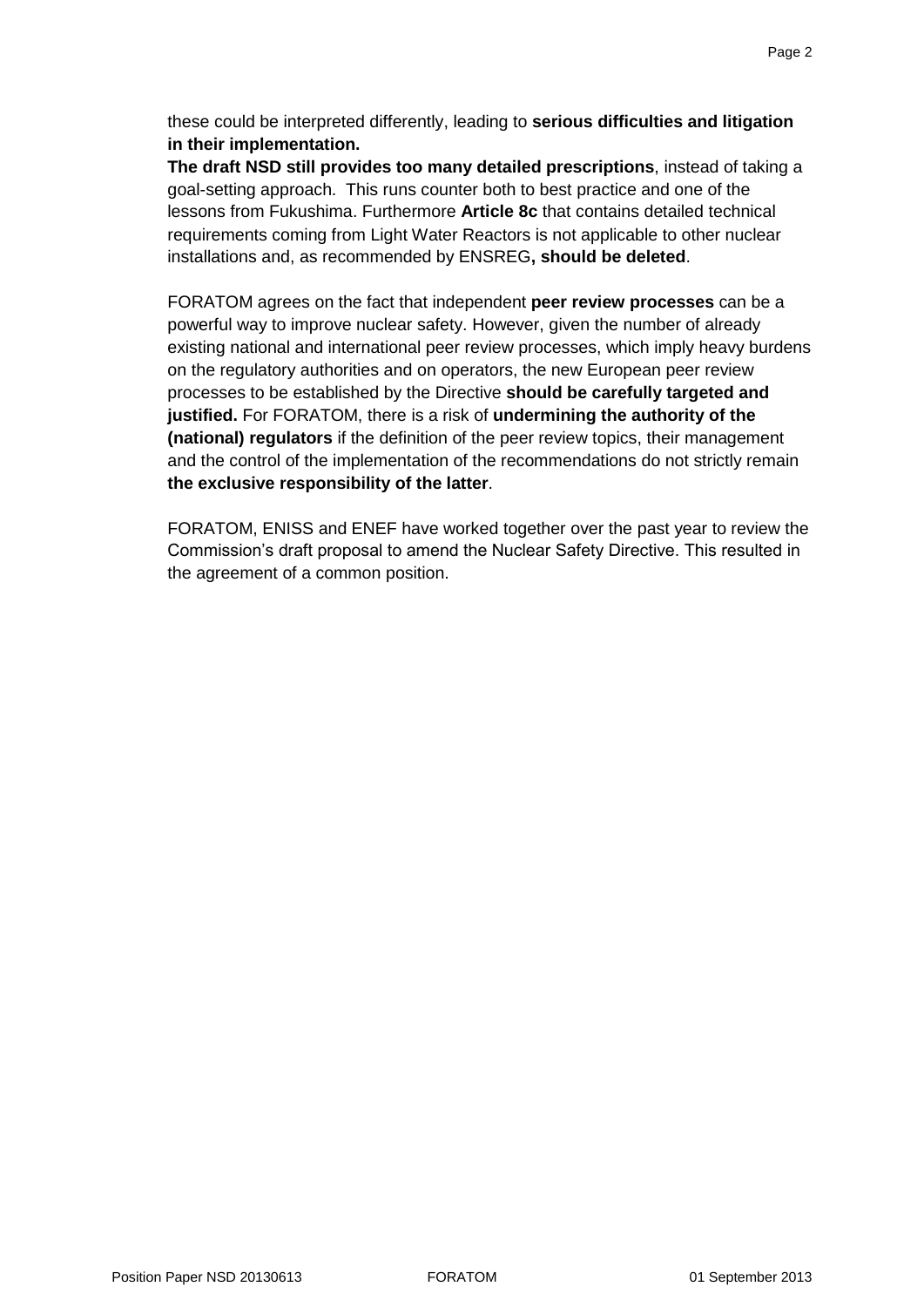# **Detailed Comments**

## **1. Timeline for the revision of the Nuclear Safety Directive**

FORATOM supports the idea of a future revision of the Nuclear Safety Directive to take all the lessons learnt from the Fukushima accident into account. However FORATOM has constantly argued that there is no need to undertake this revision urgently:

- The present Nuclear Safety Directive has only recently been transposed into national legislations and the first 3 yearly reports of its implementation are due in July 2014. It would be very important to take into account the feedback from this first implementation phase in a revision of the Nuclear Safety Directive.
- The revision of the Nuclear Safety Directive should be consistent with the principles and objectives set by the IAEA Convention on Nuclear Safety (CNS) and the IAEA's Fundamental Safety Principles (jointly sponsored by Euratom). The extraordinary meeting of the contracting parties of the CNS, in August 2012, proposed amendments to the CNS which are currently being developed further for adoption during the spring 2014 meeting of the contracting parties. The Nuclear Safety Directive should be in line with these changes.
- The IAEA has undertaken a revision of its safety standards and especially its key safety requirements. This work will be completed by mid 2014 and it would be very important that European standards be consistent with these international requirements.

Taking the time to include these elements would seem all the more appropriate since the peer review of the stress tests has shown that operating nuclear power plants in Europe are safe and can continue to operate, and that significant actions to further improve their safety and to further minimise risks are already undertaken in every Member State, documented and published in national action plans and closely followed by ENSREG through regular workshops.

## **2. General comments on the explanatory memorandum**

- 1. The explanatory memorandum does not, in our opinion, fully justify the need for a revision of the Nuclear Safety Directive in the light of lessons learnt from Fukushima; it fails to provide a convincing, auditable, technical justification. It would have been useful to include:
	- The results from the online questionnaire for example what was the level of public response from across the EU?
	- Actual evidence that substantiates the claim that there is a significant level of public demand to extend the current Directive to emergency preparedness and response.
- 2. The explanatory memorandum highlights as areas for revision of the NSD: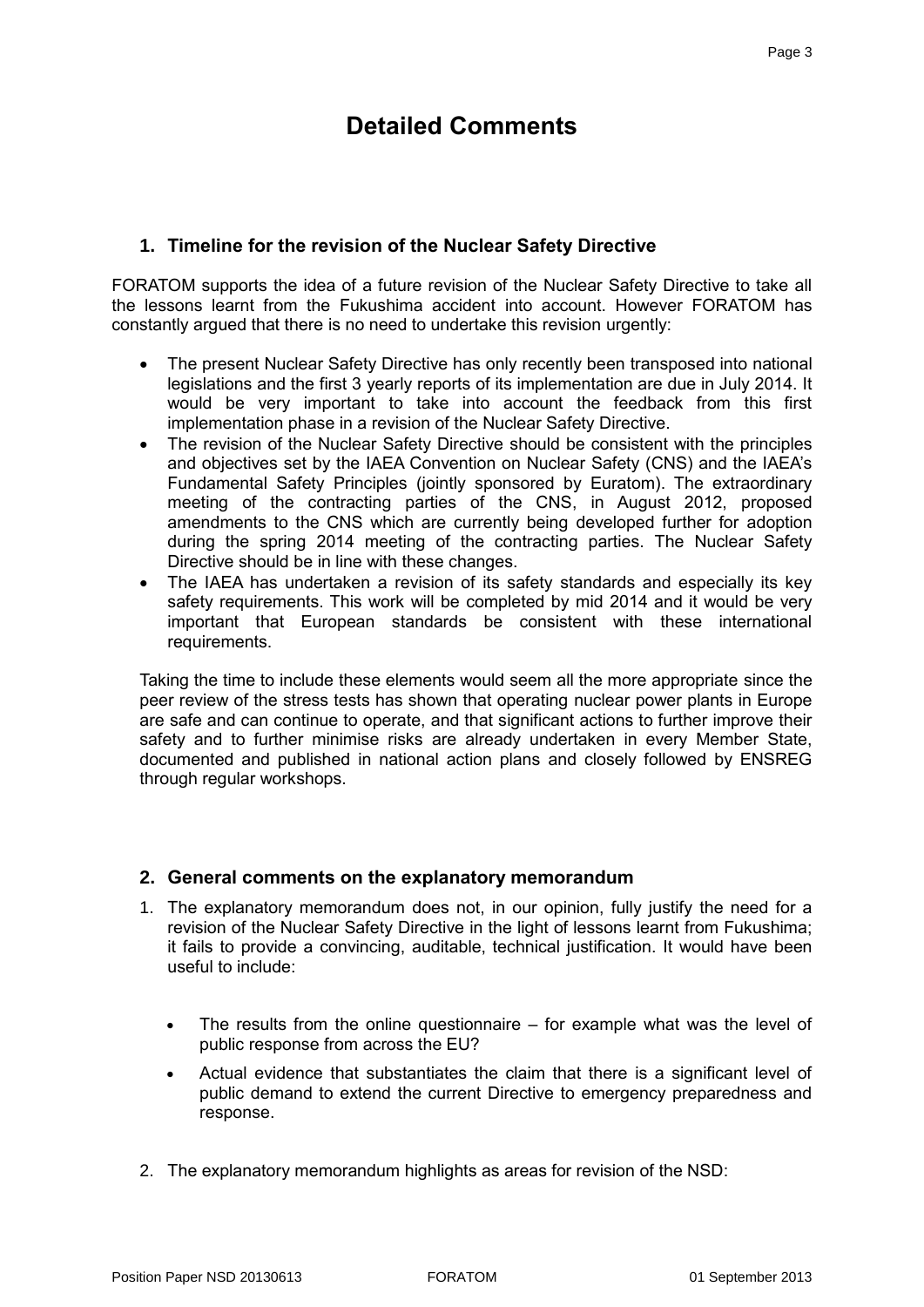- Safety procedures and frameworks
- Role and means of nuclear regulatory authorities
- Openness and transparency
- Monitoring and verification

However, the draft seeks to create a legal safety framework around these issues that is much more detailed and prescriptive than is appropriate or necessary for EU legislation.

3. In doing this, it risks undermining the role of the national regulatory authorities as well as discouraging the adoption of the "goal setting" approach which currently enables national regulators to take note of international standards.

#### **4. Comments on the proposed text of the directive**

#### **4.1 Preamble (43 Recitals)**

- 1. The § 8 of the existing directive has been deleted. The principle of National responsibility as well as the principle of prime responsibility of the license holder should be clearly restated in the preamble
- 2. The preamble is much longer than necessary and some of the points fail to make adequate arguments to justify changes. For instance:

Paragraph 16: Asserts the need to strengthen the independence of national regulators even though this is already provided for in the existing Nuclear Safety Directive which has only been in force across the EU since July 2011 and so awaits feedback from its implementation (reports due 2014).

- 3. Paragraph 16: "…arrangements should be made to ensure that there is no conflict of interest for those organisations that provide the regulatory body with advice or services". This provision could lead to the disappearance of balanced advisory safety committees which have proven their effectiveness for many decades (e.g. German RSK or French "groupe permanent"
- 4. Paragraph 23 & 24: Asserts the need for Member States to prepare "transparency strategies" covering as a minimum a number of areas (several of which are already covered by existing EURATOM Directives). While openness and transparency is an important principle it does need to be applied in a way that enhances rather than "undermines" safety. For example, the requirement for the national regulator to provide "any safety-related information" without prior consent of any other public or private body could compromise nuclear safety or security.
- 5. Paragraph 14 of Directive 2009/71has been deleted and should be reintroduced as reference is made to WENRA Safety Reference Levels. The WENRA Safety Objectives for new Nuclear Power Plants should also be added as a reference in this paragraph
- 6. Paragraph 27 is written on the basis that the nuclear regulatory systems within Member States grant time-limited licences, which therefore need to be extended to prolong operating lives. At one time this was a relatively common approach. Now very few Member States impose licences that are time-limited in this way, but all require ageing and obsolescence to be taken into account within Periodic Safety Reviews. The paragraph should be re-drafted to reflect this and should remove the reference to 40 years since the economic design lives of reactors in Europe have increased over time from 20 years to up to 60 years.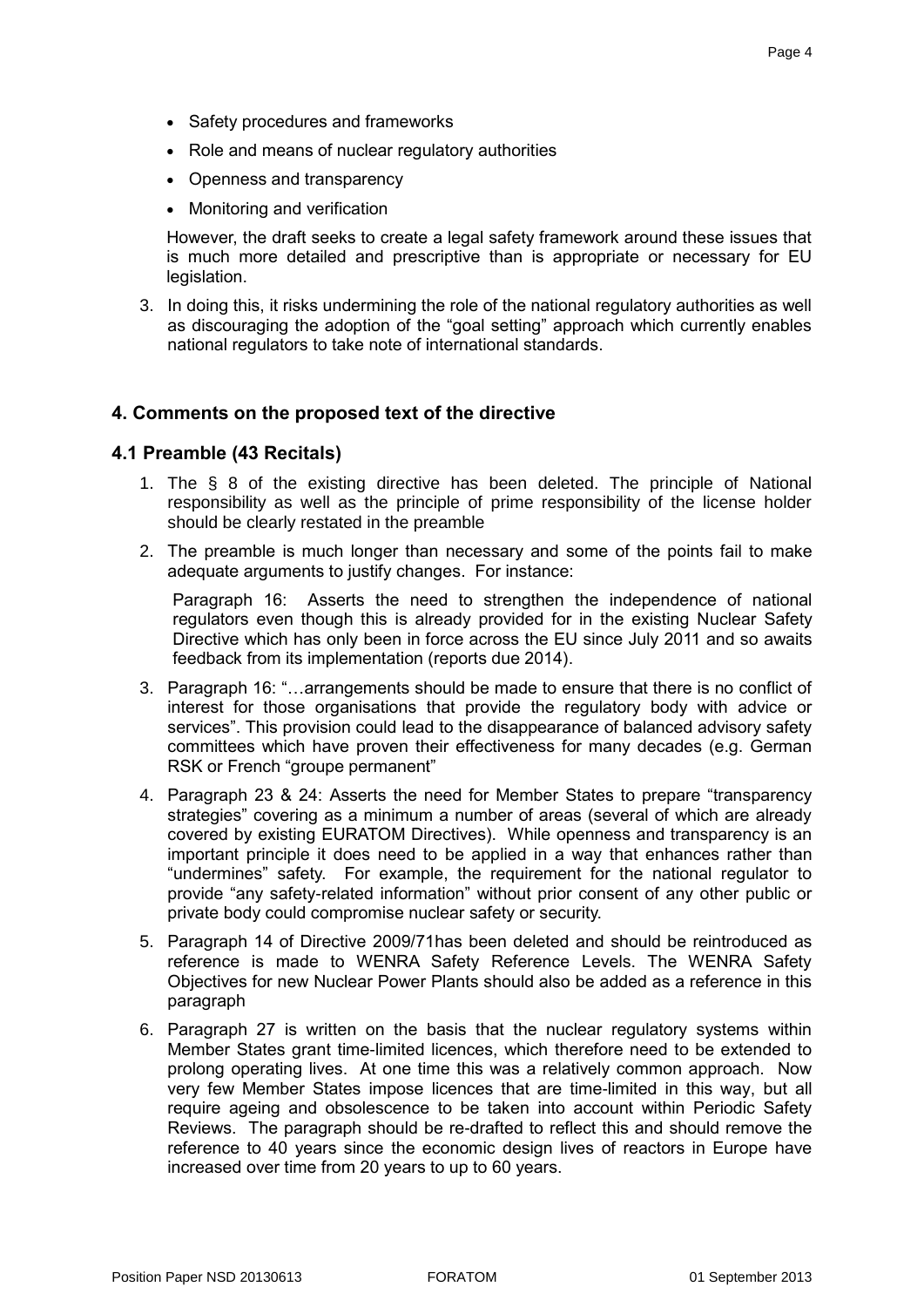- 7. Paragraph 29: it is unreasonable to summarise the concept of defence in depth in 6 lines. It took years of discussion and careful wording by WENRA to define this concept. Therefore taking into account the complexity of the defence in depth concept, its definition should not appear in the proposed Directive.
- 8. Paragraph 30 starts talking about the "containment function", which corresponds reasonably well to the IAEA fundamental safety function "confinement of radioactive material". However it then goes on to talk about the containment systems used by Light Water Reactors. The Directive needs to be technologically neutral to encompass both existing plants and Generation IV plants using different confinement strategies. The aim should be to limit releases beyond the site boundary.
- 9. Paragraph 33: "…the Commission should select one or more topics to be subjected to the peer reviews" is contrary to the European Union's principle of subsidiarity. It is not appropriate to confer to an EU organisation a kind of watchdog status.
- 10. Harmonization of safety requirements at the European level has been strongly supported by SWG/NIS. The preamble of the revised Safety Directive should include encouragements for further harmonization of safety requirements in Europe by WENRA.
- 11. Compared with the 2009 Directive, recitals weaken the link between the case-law of the European Union Court of Justice which defines the shared competence of the EURATOM community with the Member States in the field covered by the Convention on Nuclear Safety and the national responsibility for nuclear safety. The deletion of former recital number 8 which stated that "National responsibility of Member States for the nuclear safety of nuclear installations is the fundamental principle on which nuclear safety regulation has been developed at the international level, as endorsed by the Convention on Nuclear Safety" is not appropriate and contributes to the justification of provisions which are likely to diminish national responsibility.

## **4.2 Articles**

- 12. The current draft version underwent significant positive improvements from the 28/12/2012 version. It takes into account several ENSREG suggestions. However it still contains numerous difficulties both legal, about the role of the Commission, and technical. One should be very cautious about introducing some technical terms in a legally binding document as some of these terms that are well understood by nuclear engineers might be interpreted quite differently by lawyers, and that could be the cause of serious difficulties and litigation in their implementation.
- 13. The Commission's proposal has certain deficiencies with respect to definitions, technical content and overall coherence with the work carried out by the IAEA and/or WENRA. This could lead to misinterpretation and harmful practices. For example the provisions of the WENRA work applicable to future reactors have been retained to be applied indiscriminately to existing reactors, future reactors and other nuclear facilities, with the only protection "to the extent reasonably achievable". We think this is technically understandable and applicable, but not with the definition given for reasonably achievable (grossly disproportionate); legally it might also be difficult to apply. Operating and future NPPs must be clearly distinguished. In addition these provisions (article 8c) have been written for Nuclear Power Plants by WENRA and its application to other nuclear installations is quite questionable.
- 14. The Commission's text raises important technical and legal policy questions about the Commission's role and powers within the framework of the peer review process and monitoring (independence of national regulators, establishment of guidelines,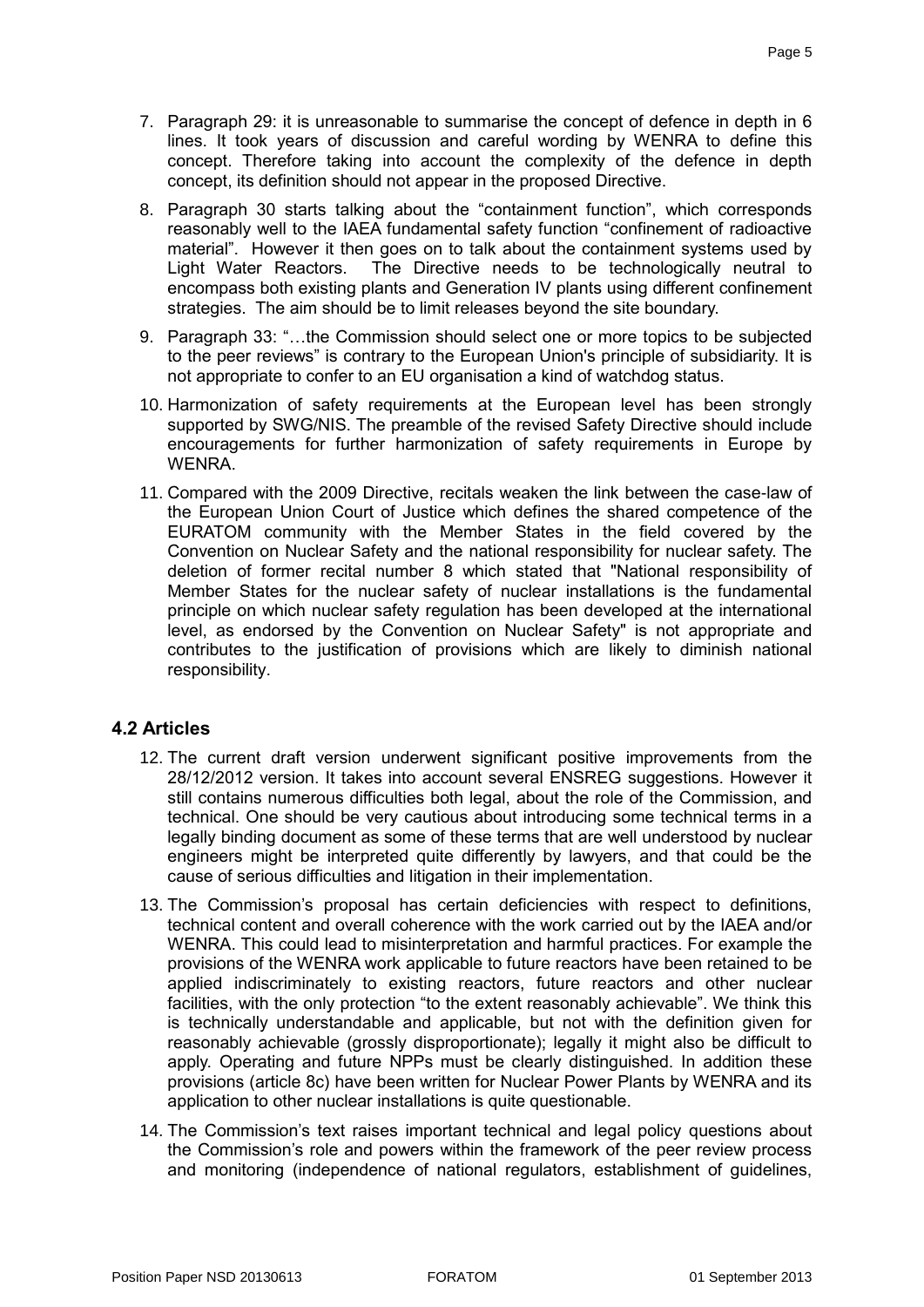etc.).

## **Article 1**

15. We suggest modifying the last sentence of article 1c by replacing "…*so as to avoid unauthorised radioactive releases*." with the following: *… in a way to avoid unplanned radioactive releases and* to *minimise as far as is reasonably achievable* other releases".

Rationale: In accident conditions there are no authorised releases limits and it is always necessary to minimise releases.

### **Article 3**

- 16. The definitions used are generally a mixture of IAEA and WENRA ones but do include some departures. Furthermore, some of the IAEA definitions are being revised in the light of the lessons learned from Fukushima as part of DS 462. When this process is completed (planned for November 2014) these definitions should be adopted. In addition:
	- 7 "abnormal event" and 8 "accident" have insufficient distinction from the consequences point of view and are furthermore neither in line with IAEA definition nor with the INES one. We suggest using IAEA terminology for "Anticipated Operational Occurrences" and "Accident Conditions" as stated in the IAEA glossary.
	- 9 "early releases" and 10 "large releases" are not IAEA terms. They are used by WENRA but these definitions are too simplistic. WENRA have recently published a booklet to record their agreed positions with respect to such terms.
	- 12 the definition of "reasonably achievable" is vague (e.g. meeting requirements of good engineering practice, grossly disproportionate) and also already used in a different context in other EU-Regulations (e.g. Directive 96/29 Art. 6, Art. 10). Especially the term "grossly disproportionate", even though it is used in some Member States already, might induce in others, the installation of measures that would be "disproportionate".
	- 14 the use of the term "authorised limit" is not correct here. Design basis accidents (DBA ) are analysed against established criteria for fuel damage and radioactive releases but the IAEA note that the term "authorised limits" should only be applied when exceeding them would lead to legal action. There are no such limits for fuel damage and the DBA limits used in analysis are not the same as the normal operational authorised discharge limits.
	- 15 "beyond design basis accident". The current safety glossary simply defines it as "*Accident conditions* more severe than a *design basis accident*", whereas the most recent IAEA requirement SSR-2/1 "Safety of NPPs: Design" introduced the concept of design extension conditions which supersedes beyond design basis accident.
	- 16 "design extension analysis" is neither an IAEA nor a WENRA definition and by limiting the term to "analysis" completely misses the point. Design Extension Conditions (DEC) are used for new plants to extend the design basis but with modified design/assessment rules which are still conservative but less demanding than the traditional design basis rules. The term is used in the European Utility Requirements and has been adopted by IAEA in SSR2/1. It is straightforward for new plants but for existing plants effectively defines a set of Beyond Design Basis Accidents (BDBAs) which must be analysed to see if it is reasonably achievable to meet the DEC release criteria. DEC includes multiple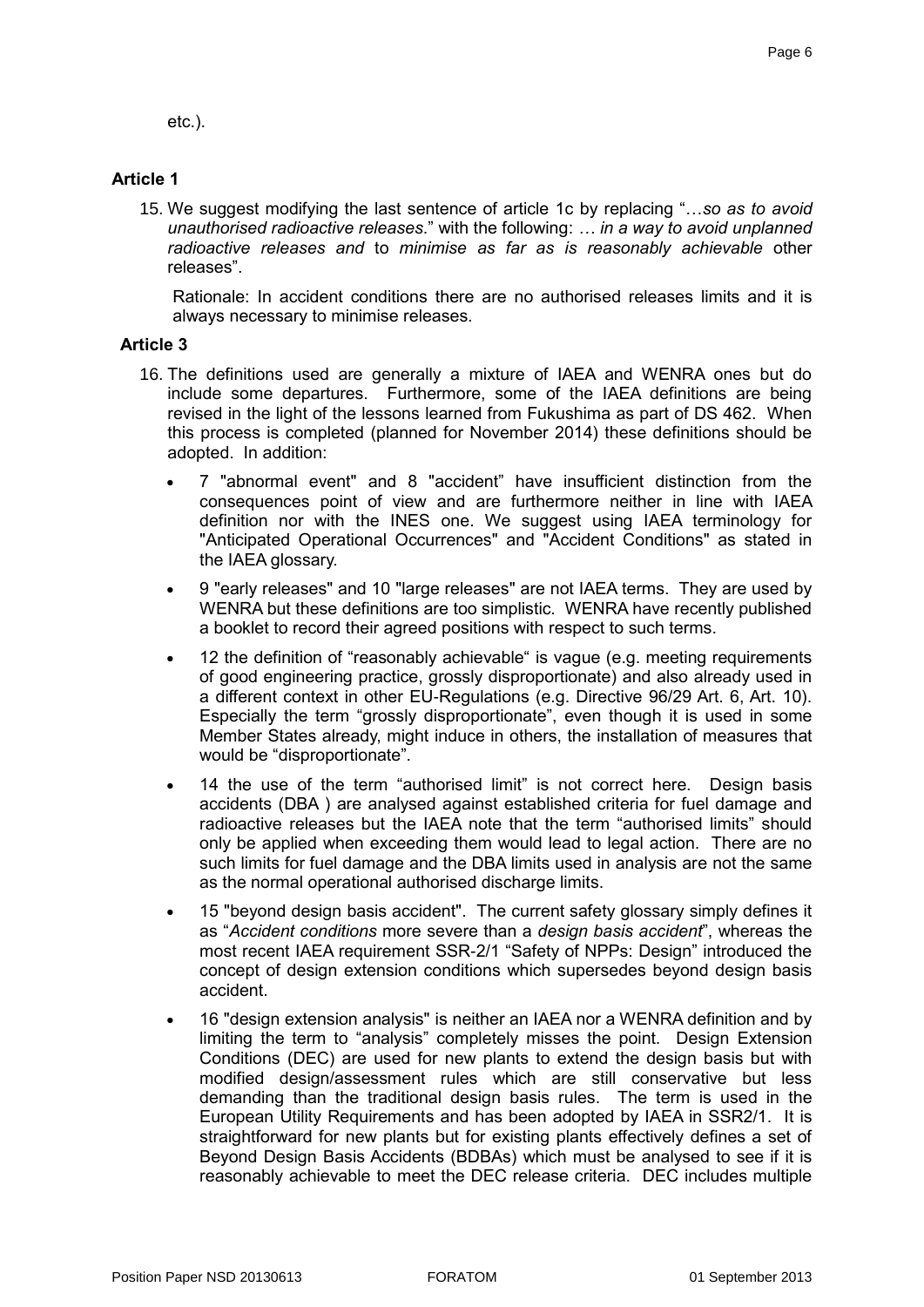failures where preventing core damage is the desired outcome as well as severe accidents leading to core melt.

#### **Article 4**

- 17. 1(a) sounds reasonable but needs care in interpretation as to what is meant by "design" since the designers are not licensed and installations may be designed long before a customer within an EU Member State considers it. The key issue is the design acceptance process since it is quite possible for a designer to want to sell a fully designed plant to a potential licensee. The real issue for licensing is the suitability for operation on a given site. 1(a) as written requires all stages to be licensed activities, which is not correct. The reference to Article 3(4) should be dropped and the existing text of the Nuclear Safety Directive should be maintained.
- 18. The current NSD states in article 4.1a the following "…*the adoption of national nuclear safety requirements. The determination on how they are adopted and through which instrument they are applied rests with the competence of the Member States*." The second sentence which is fully in line with the subsidiarity principle has been deleted and should be reintroduced.

#### **Article 6**

- 19. Art 6.4(a)"…*the applicant, when applying for a licence, is required to submit a detailed demonstration of safety*." In some member States the licence is granted for a site and not for a specific design or the first application is for a decision in principle. At these early stages a detailed demonstration of safety is not required. It is required for a following step, the construction permit. We suggest the following wordings: 4a. *Member States shall ensure that the national framework requires that when applying for a licence, the applicant is required to submit a demonstration of safety (its scope and level of detail in the different licensing steps should be commensurate with the potential magnitude and nature of the hazard presented). It shall be reviewed and assessed by the competent regulatory authority in accordance with defined procedures*.
- 20. Art 6.5 It might be difficult for the operators to demonstrate that the obligation to provide for and maintain adequate financial and human resources for subcontracted workers is being fulfilled when this obligation is extended to subcontracted workers (who will be responsible for demonstrating?)

#### **Article 7**

21. "Mutually recognised expertise and skills of all parties": does it mean that regulators will have to control / accept (validate) the training of operators? *Mutually* and *all parties* should be defined

#### **Article 8**

- 22. Article 8(1) We do not question that the transparency strategy should cover communication in case of abnormal events and accidents. But the new definition of "*abnormal events*" includes potential consequences. The word **potential** should be deleted (it has previously been requested to change the definition). We suggest in this article to replace "*abnormal events*" by *"incidents"* in order to refer to the INES scale which uses the wording "*incidents*" and "*accidents*"
- 23. We support the objective of achieving openness and transparency. However, Para 1 imposes a very general requirement on Member States for the availability of "information in relation to the nuclear safety of nuclear installations" for workers and the general public. The information has to be kept "*up to date*" and be provided in a "*timely manner*". Legal interpretation of this is likely to be open to extensive debate, be inconsistently applied throughout the EU and could create onerous reporting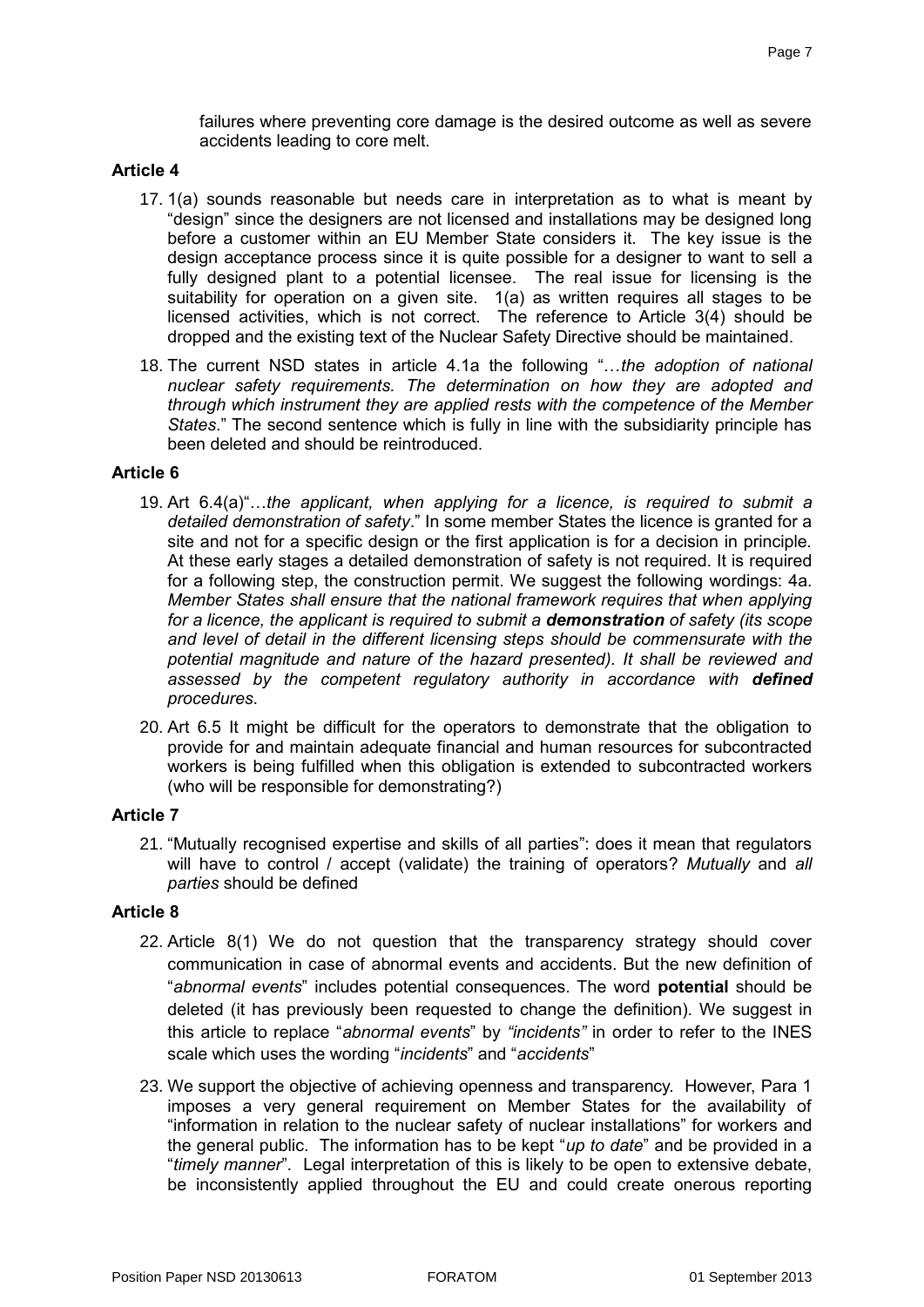requirements rather than improvements in nuclear safety.

- 24. We suggest that Para 1 be deleted on the basis that Para 2 requires Member States to define and implement a *"transparency strategy"* to cover the Para 1 objectives. This would avoid the need for specific detail to be included as requirements in the Directive.
- 25. Para 8.2 coming from the existing Directive deletes the wording interalia in mentioning the overriding interests. This wording should be restored or all the exceptions of Aarhus Convention should be referred to.
- 26. "The public shall be given early and effective opportunities to participate in the licensing process": clear/explicit provision has been made for public participation but not in the licensing process, it would be difficult to demonstrate that the opportunities provided to the public were "early and effective".

#### **Article 8a Para 1and 2**

- 27. We recognize that the wording of these 2 articles is nearly identical to the WENRA safety objectives for new NPPs and are suggested by ENSREG. However, it seems questionable to transfer them to a legally binding document without further explanation or guidance for interpretation, especially the wording of "practically eliminating" in relation to its unclear definition (high degree of confidence). In addition, the expression "practically eliminate", should it be kept, must remain focused on prevention of severe accident fast sequences which would jeopardize the containment and lead to early and large releases. More generally, these WENRA objectives address severe accidents: this should be clarified. Finally, there is no distinction between new installations and existing ones, reactors and other facilities, although article 8a 2 goes some way toward this, but in relation to the definition of "reasonably achievable" it becomes vague.
- 28. We support the idea of having safety objectives in the revision of the Safety Directive. However to avoid the problems stated above and also highlighting the importance of prevention we suggest referring to the following wording:

*8a 1" Member Sates shall ensure that the national framework requires that nuclear installations be designed, constructed and operated with the objective of preventing accidents and, should an accident occur, mitigating its effects and avoiding large, long term, off-site contamination"*

*8a 2" Member states shall ensure that the national framework requires that the objectives set out in paragraph 1 applies to new reactors and shall be considered as a target for existing reactors and other nuclear installations and to the extent reasonably achievable".* 

#### **Article 8b**

- 29. It is repeatedly stated, that something "…*is minimized*" without having a stop point for minimization (e.g. as in Directive 96/29, "as low as reasonably achievable"). This could lead in some Member States to heavy burdens for further and further minimizing.
- 30. (b) We suggest writing this paragraph as follows: *"designed, constructed, commissioned, operated and decommissioned based on the defence in depth concept with the objective that*:" This emphases that the 5 objectives listed below (b) are not levels of defence in depth and that although there may be different ways to implement the concept, there is only one concept.
- 31. (b)(i)*Authorised* limits should be used instead of prescribed limits
- 32. (b)(iv) *minor radiological impact* will be difficult to legally interpret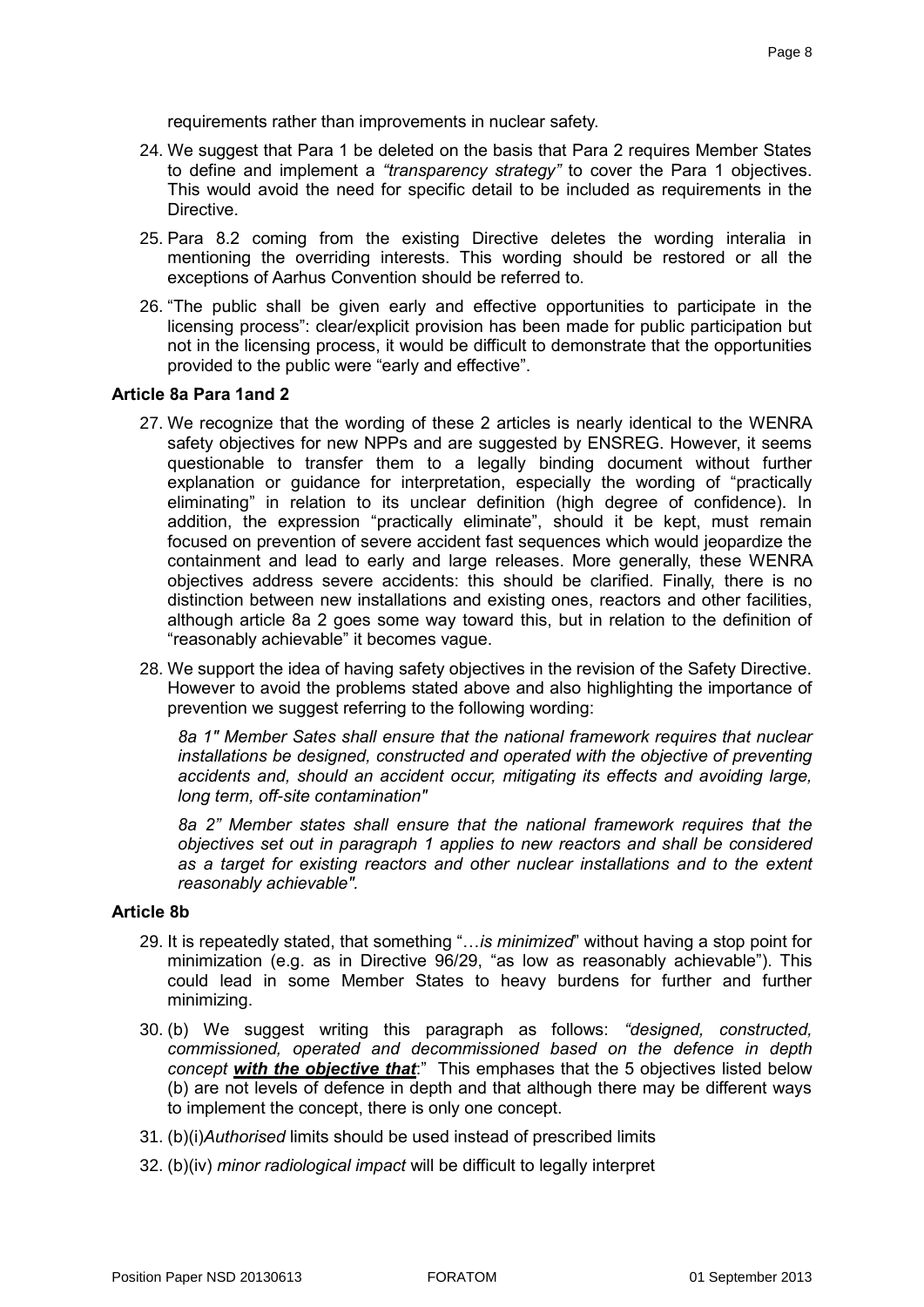33. (b)(v)Consequences of external natural hazards could be minimised but the events themselves could not be avoided. In addition man-made hazards are not defined in the Directive. This Directive should not cover security aspects.

#### **Article 8c**

- 34. This article contains too many detailed technical requirements that are inconsistent with the more recent IAEA standard on design requirements (SSR-2/1) and IAEA definitions. It introduces severe accidents in 8c 1a, Design Extension Analysis in 8c 1b (IAEA knows Design Extension Conditions - DEC), combination of events in 8c 1c and beyond design basis accidents in 8c 1d (since introduction of DEC not used by IAEA any more). The creation of a specific paragraph on severe accidents, beyond design basis accidents and on combination of events is not coherent and could lead to problems (e.g. combination of events not limited to credible combinations), especially as the whole concept of events is unclear and definitions are inconsistent with IAEA (e.g. beyond design basis accident). Moreover the sub-paragraph 3 of this article "*the design practically limits the effects of reactor core damage within the containment"* is not technically sound, as it is not possible to limit all effects of a core damage within the containment (e.g. small releases cannot be retained as well as gamma-radiation leaves the containment).The only acceptable wording could be to recall the objectives we proposed in comment 28 with respect to Art 8 (a) namely "… should an accident occur, mitigating its effects and avoiding large, long term, off site contamination".
- 35. We question the EC to have sufficient level of safety expertise to promulgate the requirements as defined in this article. We believe that these should be left to the national regulators.
- 36. Furthermore Article 8c. 1a extends in a questionable manner the aim of the EURATOM Treaty (workers and the general public) also to air, water and soil.

#### **To avoid all the above mentioned points, this article 8c shall be completely deleted.**

#### **Article 8d**

- 37. The Licence holder does not bear sole responsibility for emergency preparedness
- 38. (a)(ii) here again a new "unclear" term is introduced, "severe events".
- 39. (e): These protective measures are not only the responsibility of the licence holder but should be developed and taken in close cooperation with public authorities.
- 40. (g): It extends in a questionable manner the aim of the EURATOM treaty (workers and the general public) to air, water and soil.

#### **Article 8e**

- 41. Given the number of existing national and international peer review processes at the country level, regulator level and utility level, one should avoid introducing another layer of systematic European peer review processes which implies heavy burdens on the regulatory authorities and operators. The new text proposes topical peer reviews at least every six years**: they should be clearly defined on a very specific scope.**
- 42. In addition the Commission shouldn't be involved in the definition of these peer reviews. This would be in contradiction with article 5 regarding the independence of national regulatory authorities. In participating in the selection of topics for peer